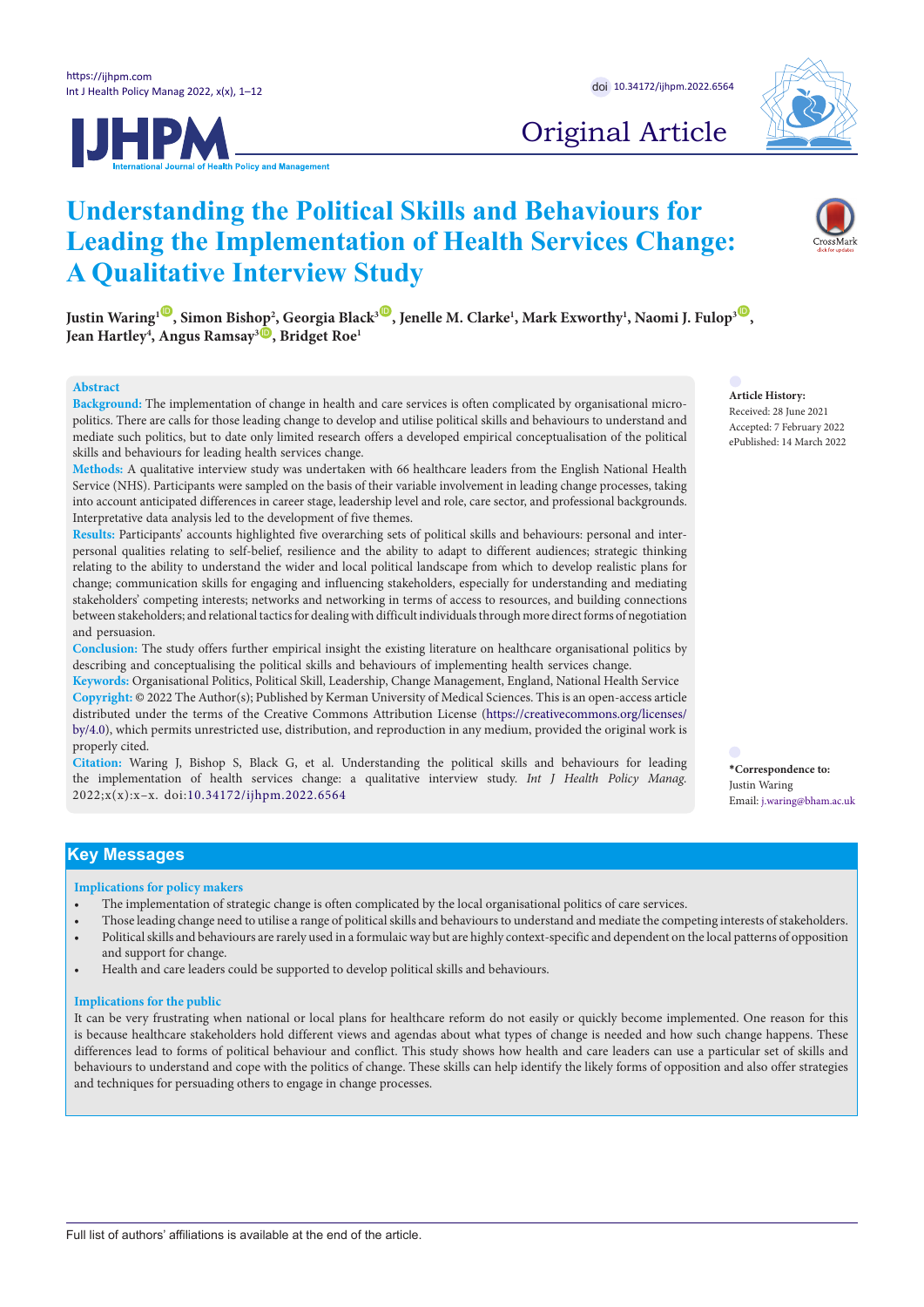# **Introduction**

Health and care services are dynamic 'political' arenas.<sup>1</sup> In this paper, we use the term 'political' to indicate the more informal or small 'p' politics rather than the more formal or big 'P' politics of government or policy-making; accepting that the former is often conditioned by the latter. Such organisational politics is manifest in the micro-level tactics and behaviours that people or groups use to influence the organisation of care in line with their particular preferences and interests.<sup>2</sup> As such, the micro-politics of healthcare can be seen as stemming from varied and competing interests that people hold about the organisation of care, which often reflect institutionalised ways of working and underlying lines of power.<sup>3-5</sup> The micropolitical processes which stem from these competing interests are often described as operating alongside more formal authority structures in the form of informal lines of power, professional cliques and inter-personal influence.

The micro-politics of healthcare organisations has been repeatedly shown to complicate programmes of change including, for example, the implementation of evidencebased guidelines,<sup>6</sup> inter-professional teams,<sup>7,8</sup> quality improvement initiatives,  $9-11$  technological innovations,  $12$ organisational and management reforms<sup>4,13</sup> and large-scale system change.14 Although the burgeoning implementation science literature acknowledges such contextual influences, these micro-political dynamics are often subsumed within broader organisational factors rather than seen as defining the landscape of change.<sup>8</sup>

There are growing calls for those leading change processes to confront and manage organisational politics more explicitly.15 Bate et al<sup>9</sup> suggest change requires 'politically credible leaders' who can broker between competing interest groups and manage political processes. One increasingly prominent idea is that those leading change need political skills to understand and navigate their local political context.16 Whilst there is an extensive literature describing the micro-politics of healthcare organisation, especially the potential for professionals to resist change, 4,5,17,18 much of this stops short of conceptualising the types of political skills and behaviours observed when implementing, negotiating or opposing change. A parallel and more recent body of research describes how political skills can facilitate the implementation of healthcare change, but much of this draws on a particular concept of political skill derived from outside of the healthcare sector.16 As such, there is limited empirical research that inductively describes and conceptualisations the political skills and behaviours of implementing change in healthcare services.

This study follows Buchanan's<sup>19</sup> view that organisational politics is a socially constructed phenomena and emphasis should be given to the meanings of those directly involved, thereby resulting in a more context-specific understanding from which to better inform future research and leadership development programmes. As such, this research aimed to add to the existing literature on healthcare organisational politics by inductively describing and conceptualising the political skills and behaviours used by those leading change, and to relate these to the existing literature on both healthcare politics and the concept of political skill.

## Organisational Politics and Political Behaviours

All organisations might be thought of as complex political arenas where varied and competing interests give rise to political turmoil as people try to extert influence in the workplace in line with their particular interests influence in the workplace in line with their particular interests.<sup>15,20,21</sup> Such micro-politics often comes to the fore during periods of change when competing 'camps' form around different agendas.22 Management research has, in the past, interpreted such political behaviours as relatively negative, where Machiavellian-like behaviours are driven by self-interest,<sup>19</sup> but recent research re-interprets political behaviours as potentially more constructive, especially for reconciling competing interests and finding shared solutions.<sup>23</sup>

Healthcare services are rife with organisational micropolitics. As noted above, the growing field of implementation science might not yet fully attend to these ideas, but there is an extensive body of research showing how reforms, service innovations and new ways of working are routinely negotiated, contested and resisted at the micro-level. One prominent line of analysis shows how the managerialisation or corporatisation of Western healthcare has faced opposition from healthcare professionals, especially doctors, who perceive a threat to their clinical autonomy and institutionalised lines of power.4,5,13,17,25 For example, Alford's analysis of US healthcare reforms describes corporate rationalisers as challenging dominant professional interests, explaining such politics in terms of underlying structural interests.<sup>5</sup> Similarly, Harrison and colleagues' study of management reforms in the English National Health Service (NHS) shows both how doctors resist policy change, as well as the attempts of managers to persuade doctors, yet these activities are explained in terms of the institutionalised 'power base' of doctors to determine matters of diagnosis, treatment and care standards.<sup>4</sup> More recently, Lozeau et al further describe the strategies used by doctors to corrupt management change by, for example, lobbying senior executives and using expert opinion to challenge management analysis.<sup>24</sup> Waring and Currie also show how doctors can co-opt change by hoarding performance data, modifying managerial processes and re-stating their technical authority to review conduct.18 Currie et al also describe the institutional work involved in maintaining professional power in the face of new service models, highlighting how doctors use their expert knowledge to articulate risks in ways to counter prescriptive change.<sup>17</sup>

Such studies give rich empirical insight into the politics of health service change, especially the behavioural repertoires of doctors to resist change, and to a lesser extent the tactics of managers to counter opposition. They also show the importance of actors' changing positional power, especially where doctors move into hybrid professional-management positions.17,18 However, such studies stop short of developing a distinct conceptualisation of political skills and behaviours, and tend to explain the *micro*-politics of change with reference to wider structural or *macro*-political interests.

In contrast, the strategic management literature has long suggested that those leading change need to develop and utilise a distinct set of political skills and behaviours to understand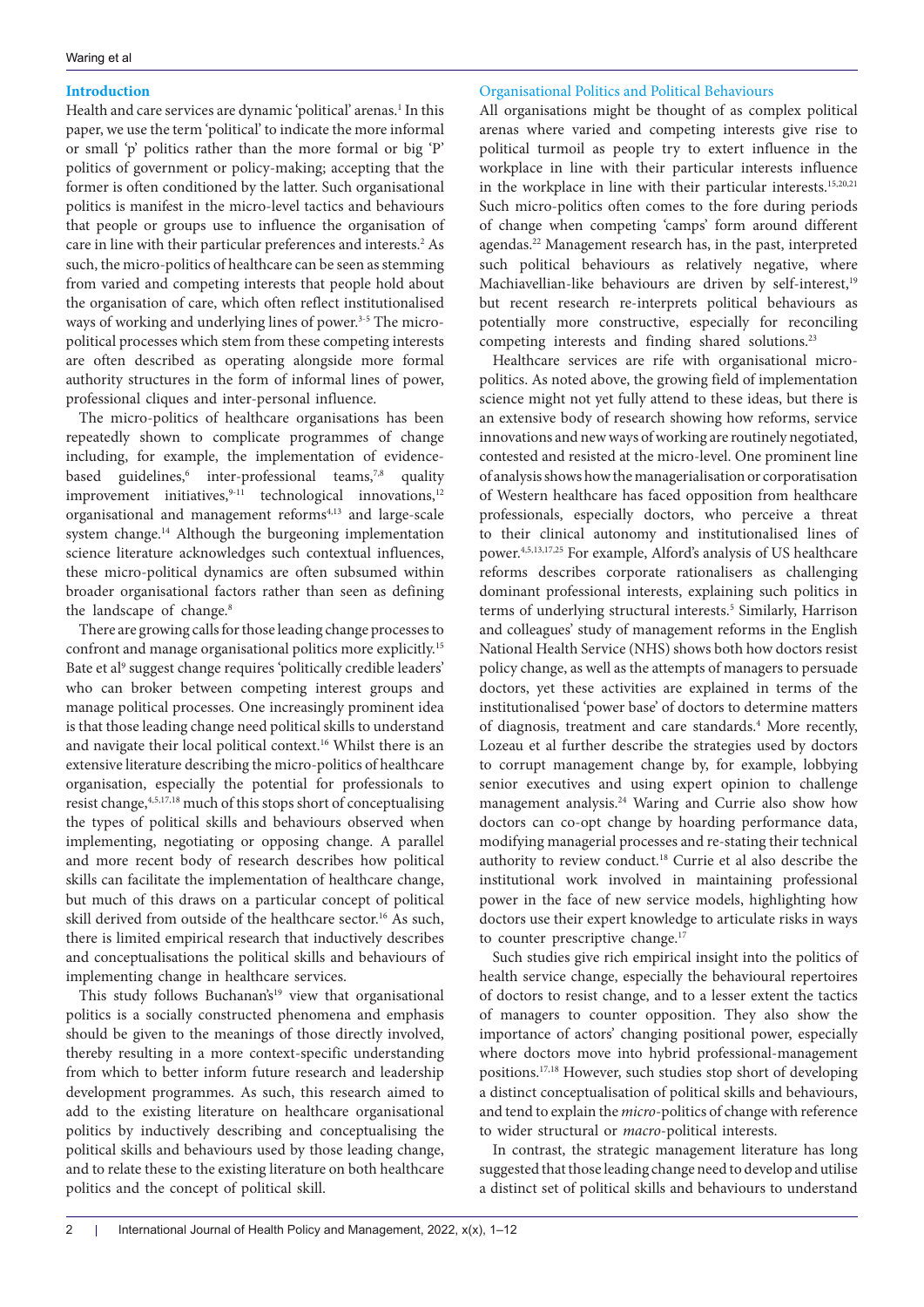their local political context, counter local resistance, and find constructive alignment between competing interests.15,25,26 The concept of political skill is commonly associated with the work of Ferris and colleagues<sup>27,28</sup> who define it as '[t]he *ability to effectively understand others at work, and to use this understanding to influence others to act in ways that enhance one's personal and/or organizational objectives.'* They elaborate these skills along four dimensions. Social astuteness describes the ability to read social situations and comprehend the lines of power and influence. Interpersonal influence describes the ability to persuade and convince others, especially through building positive relationships. Networking ability describes the ability to develop and use networks of people, as resources and as alliances of support. Apparent sincerity describes the capacity to display authenticity and integrity to others, even if this is directed at more coercive ends. Significantly, this offers a developed conceptualisation of political skills and behaviours, but one that has been developed largely outside of the healthcare sector.

In their recent systematic review, Clarke et al<sup>16</sup> show that terms such as political skill, acuity or astuteness have a relatively long history in health professional education, but usually as loose or general characterisations. However, they also find that there has been growing application of the Ferris<sup>28</sup> conceptualisation in a growing number of health services and implementation studies. For example, Montalvo and Byrne<sup>29</sup> conclude that nurse leaders' 'political skill' can improve their ability motivate others, ameliorate conflict and improve teamwork. Rogers at al<sup>8</sup> use the concept to understand the implementation of multi-disciplinary teamwork where managers' use of political skills can mediate diverse professional interests and creates a shared sense of order around new ways of working. Despite the growing influence of the Ferris conceptualisation, Clarke et al<sup>17</sup> question whether it promotes a relatively individualistic view of political skills as manifest in the ability of a given person to exert interpersonal influence over others. Moreover, they suggest it lacks empirical grounding in the distinct realities of healthcare organisations. Reviewing the literature, Clarke et al offer a modified framework of political skill comprising 'personal performance' including self-belief and resilience; 'contextual awareness' of the prevailing political landscape and lines of power; 'stakeholder engagement' and 'networking' or the ability to connect people in change processes; and 'influence in formal decision-making' processes to sustain or legitimise more informal activities.

Summarising the existing literature, one line of research offers rich empirical accounts of the politics of change that tend to explain such politics in terms of structural interest, but stops short of conceptualising of political skills and behaviours.4,5 Another line of research more directly analyses the political skills of introducing health services change, but this is guided deductively by a particular conceptualisation of political skill derived from outside the healthcare sector and focuses on relatively generalised leadership skills and capabilities, rather than more context-specific strategies and activities.8,30 The study reported in this paper aimed to produce a new inductive description and conceptualisation

of the political skills and behaviours used by those leading change in healthcare services.

The purpose of the study requires a number of clarifications. First, the study takes into account Buchanan's<sup>19</sup> observation that organisational politics is inherently a socially constructed phenomena that stems from the diverse meanings and values that actors and communities hold about the workplace. As such, this study seeks to understand the local experiences and meanings of healthcare actors as they encounter and reflect upon change processes, from which to develop a new conceptualisation of political skills and behaviours in healthcare settings. This does not deny the salience or relevance of concepts offered by the likes of Ferris et al<sup>28</sup> but it suggests that qualities other than social astuteness, interpersonal influence, networking ability or apparent sincerity may also be relevant to leading healthcare change. Second, it is important to clarify the relationship between political skills and behaviours. Looking at the strategic management literature, it might be tempting to assume that political skills are used almost exclusively by those leading change when confronting the political behaviours of others. We take the view, however, that all organisational actors are capable of political behaviours and, to a greater or lesser extent, these behaviours are guided by forms of political skill, whether or not they are seeking to promote or resist change. Moreover, it is rarely the enhanced political skills of individual leaders that determines change but rather the interactions between multiple actors engaged in political behaviours. And third, it is important to clarify our view of leadership. Although designated 'leaders' clearly have a prominent role in formulating and implementing change, this study focuses on change 'leadership' or the idea that change is a process undertaken by many 'change agents' working together in a distributed or coordinated way, $31$  albeit with some holding more formal or authoritative positions. As such, the study sought to investigate the reflective experiences and meanings of using, and observing, political skills and behaviours during the processes of implementing change.

## **Methods**

## Design

A qualitative interview study was undertaken that investigated the reported experiences and uses of political skills and behaviours by those leading or participating in the implementation of health services change. The study took a broad and inclusive approach to the definition of healthcare 'leadership' and 'change.' As outlined above, the study focused on the experiences of leading change as a situated process, rather than a formal role, and where multiple people participate in leading change. Similarly, change was defined broadly, without focusing on a single 'change agenda,' to include any intentional process of transforming the organisation of care whether at national, regional or local level, as identified and discussed by participants.

## Study Setting

The research was carried out with healthcare leaders and other change agents working across the English NHS between 2018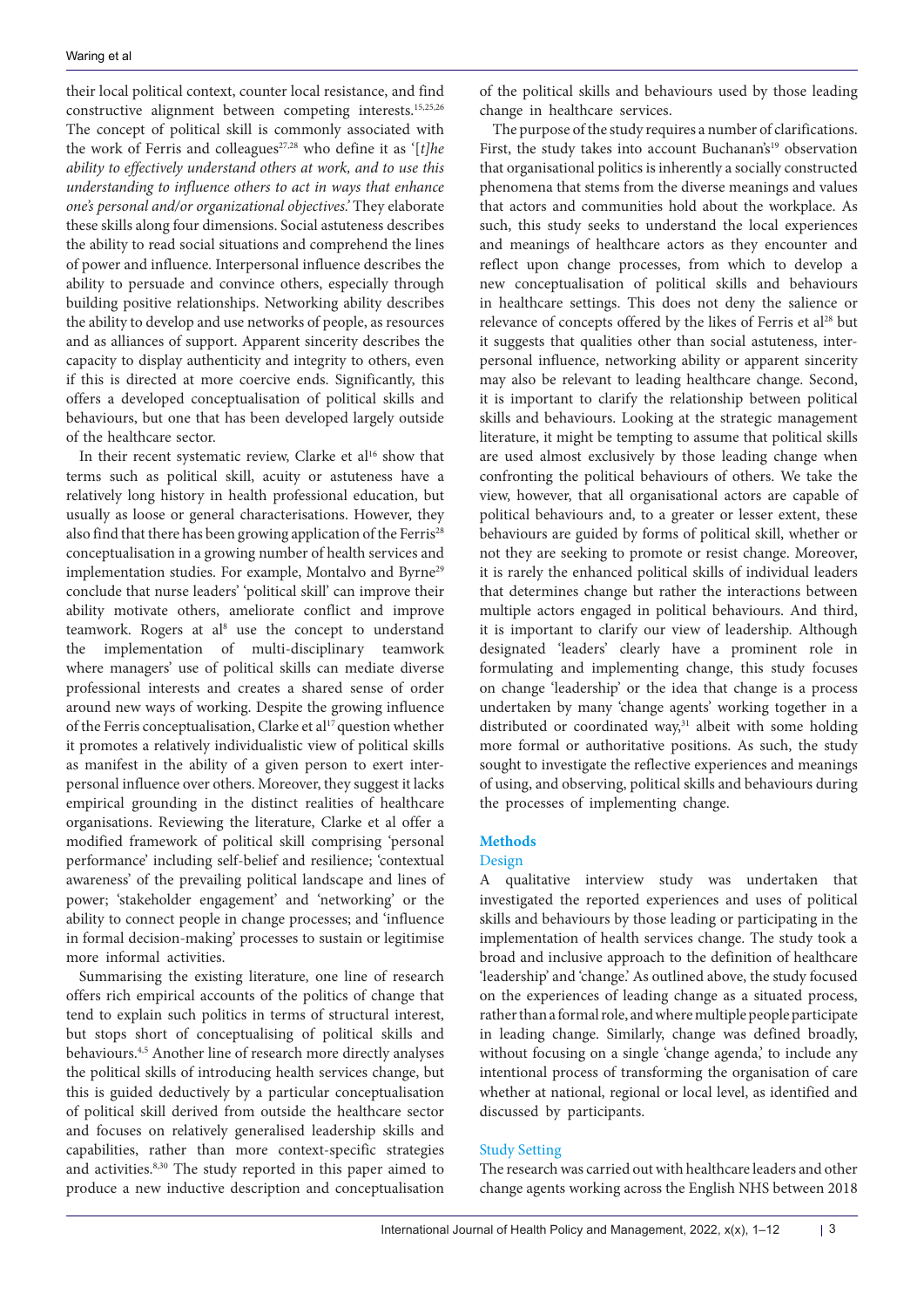and 2020. The English NHS was created in 1948 as a universal, primarily taxpayer funded, care system inclusive of primary, secondary and specialist care services. The history of the NHS is characterised by periods of reform and reorganisation usually driven by the more formal politics of central government policy-making, but where the implementation of such reforms has often been shaped by the types of organisational politics outlined above.4,17,18 Much of the early history of the NHS was characterised by strong government direction with delegated layers of top-down bureaucratic administration, albeit with the medical profession holding significant influence in policy-making and service delivery. From the 1980s to recent times, the NHS has been subject to disaggregation and decentralised as reforms have emphasised the role for markets, competition and patient choice, with consequent risk of fragmentation and lack of integration. During this time, the English NHS has parted company with the approaches taken by the other nations of the United Kingdom, which have tended not to pursue the market approach. As described above, the growth of managerialism and markets as models of service organisation have challenged the perceived status and authority of professions. Since 2015, policies have sought to overcome the problems of fragmentation brought about by competition with greater emphasis on integrated care and collaborative working across the health and social care systems. These structural change in the NHS, and the underlying ideologies they often reflect, set the context for the micro-politics of day-to-day service organisation and delivery and may have implications for the micropolitics that are the subject of the study and manuscript especially as it was conducted at a time (2018-2020) when systems leadership and integrated working are promoted in place of competition.

In line with these shifting modes of governance a number of other noteworthy features of the NHS routinely contextualise the way organisational politics is manifest, including the allocation of financial resources through changing commissioning arrangements, the influence of national targets and other regulatory requirements on strategic planning, the promotion of evidence-based clinical decisionmaking, evolving expectation around public and patient participation in decision-making, and a growing emphasis of inter-organisational and inter-sectoral integration.<sup>1</sup> As such, the NHS provides an exemplary site for investigating micropolitics and the political skills and behaviours of implementing change.

# Sampling and Participants

Taking into account the above, participants were identified and recruited on the basis of being able offer reflective insight into their experiences and uses of political skills and behaviours through their participation in change processes. Sampling aimed to reflect differences across (*i*) career stage (early, middle and late), (*ii*) leadership level and role (team, department, organisation, region, national), (*iii*) care sector (primary, secondary, tertiary, community, mental health, social care), and (*iv*) professional backgrounds (medical, nursing, allied, managerial, etc). In practice, the study team

developed a preliminary sampling frame that reflected these criteria, which was populated with potential names based upon the study teams' pre-existing research and practice networks within the care system. Two immediate issues should be noted. In many, but not all instances, participants were recruited on the basis of their current formal leadership or management role, but the interviews investigated leadership experiences over the courses of their career. Second, the sampling approach created potential for bias through relying on preexisting contacts, although it also offers enhanced scope for trust and rapport with participants to discuss the potentially sensitive issues of organisational politics. Over 80 people were contacted in writing and 50 agreed to participate in the interview study. Sampling also included recent participants in formal leadership development programmes to understand the extent to which political skills were addressed in such training. Recruitment of this group involved engagement through a national network of NHS management trainees and opportunistic sampling through university-based leadership programmes. This resulted in 8 people agreeing to take part in interview and a single cohort of 8 learners agreed to take part in group interview. On-going reflection on interview data indicated that data saturation was evident at around 50 interviews, and subsequent analysis further suggested a strong degree of inductive saturation. All participants were provided in advance of the interview with a Participant Information Sheet and were asked to give both written and verbal consent at the time of interview.

Of the 66 participants, 37 were female and 29 male; 59 were White British, 4 were Asian or British Asian, and 3 were Black or Black British. In terms of career experience, the sample was categorised into three groups: 10 people with less than 10 years of experience, 23 people between 11-20 years of experience, and 21 people with more than 30 years. It was not possible to determine the career length of 12 participants because the information was not given or they had had non-linear careers. See Table 1 for description summary of participants occupational role and level and Table 2 for organisational type.

# Data Collection and Analysis

The qualitative interviews followed a semi-structured topic guide that was designed with the purpose of encouraging participants to reflect upon and recount their experiences and uses of political skills and behaviours, as well as their reflections of how other people use such skills and behaviours when leading change. The topic guide did not include a definition of organisational politics or political skill; rather it was explained to participants that the primary focus was everyday workplace or small 'p' politics of change, and they were encouraged to reflect upon and give meaning to this in their own terms. Participants were then invited to 'tell the story' of a small number of change processes experienced over their career from which to reflect upon and elaborate their understanding of how organisational politics was manifest and how those involved used political skills and behaviours to implement change. Further questions probed these accounts to understand participants' views on the political skills and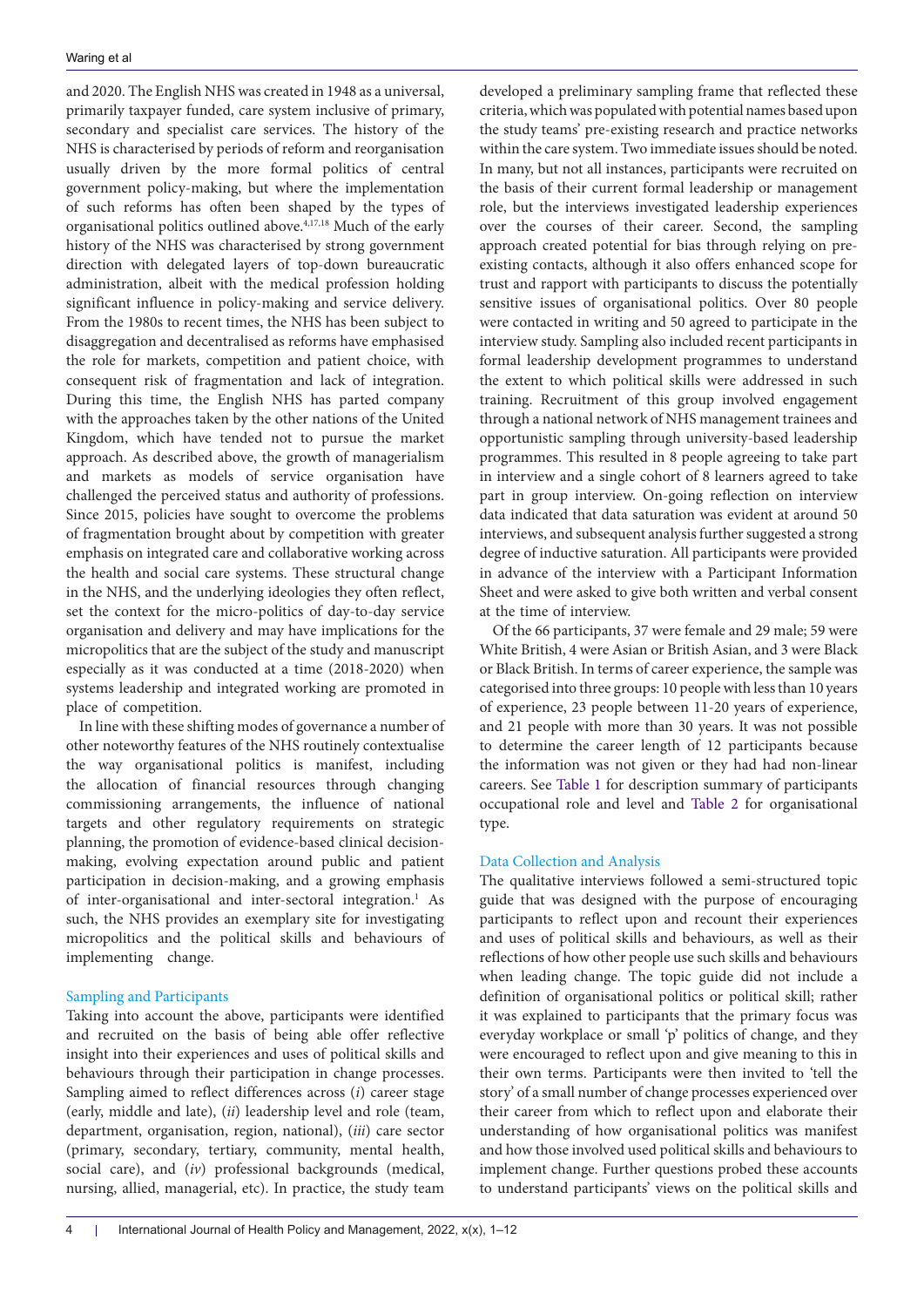#### **Table 1.** Interview Participant's Occupational Role/Level

| Role                                         |                |
|----------------------------------------------|----------------|
| Regional-level director                      | 3              |
| Quality/service improvement                  | 18             |
| External relations/communications            | $\mathbf{1}$   |
| Local authority social care management       | $\mathfrak{D}$ |
| Primary care leadership                      | $\mathbf{1}$   |
| Medical leadership (hospital/regional)       | 5              |
| Middle-management (ward, department service) | 17             |
| Senior management (executive, board-level)   |                |
| Nursing leadership                           | 6              |
| Research leadership                          | $\mathfrak{D}$ |
| Patient/Public                               | $\overline{3}$ |
| Voluntary sector                             | 5              |
| Police leadership (health and care liaison)  | $\mathbf{1}$   |
| Non-executive                                | 3              |
| National-level leader                        | $\overline{3}$ |
| National-level service improvement           | 4              |
| <b>Total</b>                                 | 66             |

behaviours used by themselves and others. A preliminary topic guide was piloted with seven participants, which led to amendments in the range and structure of questions. All interviews were recorded and transcribed verbatim with written and verbal consent of participants. and participant names were replaced with codes with all data stored on secure university systems.

Interpretative data analysis<sup>32,33</sup> started with all members of the study team closely reading at least two transcripts to identify apposite descriptions and candidate codes. Three members of the team (JW, SB, JMC) then systematically coded the data, with regular meetings to review interpretation and clarify the consistency of codes. 'Second-order' codes were developed through the further categorisation and comparison of codes, which were then aggregated in the form of overarching themes. Thematic analysis centred on identifying the prominent political skills and behaviours used when implementing change, rather than analysing differences within the sample, which led to the production of five distinct dimensions of political skill (see [Table 3\)](#page-4-0). In these later stages, themes were related back to the existing literature with the aim of understanding the points of similarity and differences. A secondary aim of the study was to produce more contextrelevant evidence on the types and forms of political skill and behaviour that might inform future leadership development.

# **Results**

## Personal and Inter-personal Qualities

The first theme describes the 'personal and inter-personal' qualities described as important for dealing with the politics of change. Most participants described change as protracted, time-consuming, and as emotionally and physically draining. Accordingly, personal resilience and the ability to weather '*knock-backs*' were regarded as important political skills. More **Table 2.** Interview participants' organisational affiliation

| Setting/Sector                       |                  |
|--------------------------------------|------------------|
| Acute or specialist hospital         | 30               |
| Primary care                         | 1                |
| Specialist service network           | 3                |
| Research organisation or university  | 5                |
| Quality improvement agency           | 5                |
| Commissioning                        | 3                |
| Ambulance                            | $\mathbf{1}$     |
| Local authority/social care          | 3                |
| STP (employed by other organisation) | 5 (3 dual roles) |
| NHS England/improvement              | 4                |
| Voluntary sector                     | 5                |
| Police service                       | 1                |
| Public representative/organisation   | $\overline{3}$   |
| Medical trainee                      | 3                |
| Total                                | 66               |

Abbreviations: NHS, National Health Service; STP, Sustainability and Transformation Partnership.

<span id="page-4-0"></span>**Table 3.** Summary of Overarching Themes and Codes

| Theme                                                 | <b>Empirical Codes</b>                                                                                                                                                                            |
|-------------------------------------------------------|---------------------------------------------------------------------------------------------------------------------------------------------------------------------------------------------------|
| Personal and<br>inter-personal<br>style               | Self-awareness, self-belief, and self-reflection<br>Resilience and perseverance<br>Inter-personal style                                                                                           |
| Strategic thinking                                    | Understanding the broader political landscape<br>Reading the local political landscape<br>Defining and redefining problems and solutions<br>Understanding what is possible and what is a priority |
| Communication<br>and engagement                       | <b>Active listening</b><br>Asking questions<br>Opening up dialogue<br>Framing strategies<br>Rhetorical strategies and resources                                                                   |
| Networks and<br>networking                            | Identifying and appraising networks<br>Access to personal and professional networks<br>Fostering and mobilising networks<br>Creating alignments<br>Identifying and using key people               |
| <b>Relational tactics</b><br>with difficult<br>people | Dealing with 'egos'<br>Negotiating and dealing with powerful groups<br>Manipulating<br>Engaging with formal organisational structures                                                             |

experienced participants (ten years plus) talked of '*playing the long game*' and waiting out resistance. Relatedly, many talked about the importance of self-belief and the sense of '*doing the right thing*' when engaging in political behaviour. As well as bolstering personal resolve, this was described as conveying the symbolic significance of commitment and resilience in the face of opposition. Reflecting on their experiences of change, the first illustration highlights the importance of maintaining some emotional distance when facing opposition, whilst the second, describes the importance of having the self-belief of 'doing the right thing.'

*"I think you have to be resilient as well, you need to not take things personally which is quite a tension really because you're using a lot of personal skills to sell but then you can't*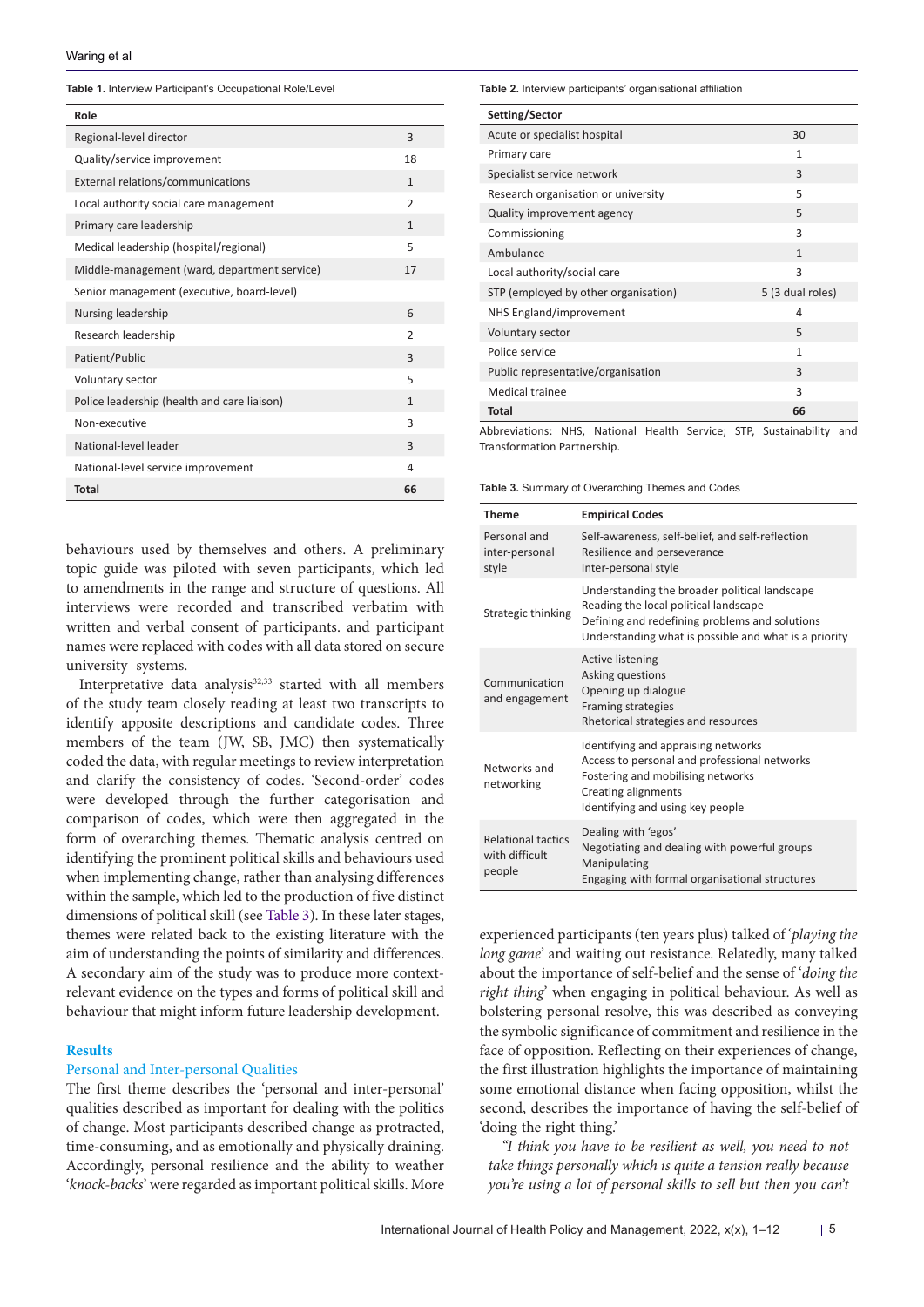*take any negativity personally"* [WP2-4].

*"I've got to live with myself, and I will only do things that I know are right and proper, and that at the end of the day I can put my hand on my heart, and even if something wasn't quite right, it was done with the best of intent, and it wasn't a call, to be malicious or anything like that"* [WP2-37].

Participants also described the importance of selfawareness, especially understanding one's relative standing or position in the local environment, together with a realistic appraisal of one's skills and abilities. This was seen important for orienting one's relationships and developing realistic strategic plans and avoiding the personal risks of being unable to deliver change. Reflecting on the key attributes of political skill, the following participant emphasised the importance of not only cultivating self-awareness but also understanding how others perceive you:

*"So absolutely understand yourself and be challenged about that and therefore understand how others perceive you, because that's key to being political isn't it? If you think you're one thing, but others see you as something else [chuckling], that's a problem"* [WP2-10].

More experienced participants described cultivating an appropriate inter-personal style that they enacted with different groups or people, rather than relying on their formal role designation or positional power. Many described their 'leadership style' in terms of integrity and authenticity in the belief that this inspires trust and commitment, but which also seemed to reflect a desire not to be regarded as duplicitous or manipulative:

*"There are choices you have to make about how you act in order to try to improve that and make a difference to that in a way that allows you to keep your integrity and trying to do something in the interests of patients and the organisation while recognising that other people are defending their own interests"* [WP2-47].

In other accounts, dealing with the politics of change involved cultivating a 'diplomatic' style where they presented themselves as taking a broader, less parochial view of change, and as seeking peaceful resolution by taking a more neutral or intermediary position. Many also talked of being 'charismatic' in their efforts to 'win-over' supporters. In contrast, some talked of using, at times, an 'assertive' or strong style to facedown opponents and stand-up to dominant groups. What seemed significant, however, was the ability or dexterity to move between such styles based upon an appreciation of the expectations of stakeholders:

*"[Y]ou have to be adaptable. You can't be the same person, you know, you do say, oh he's always dry, or he's always like that. I think the trait for leaders I've learned from is that they are adaptable, they ... with the juniors they will talk in a different way, to the seniors they will talk in a different way, but not in a condescending way, in any way. You know, when you're talking at that level, at the junior level, you're encouraging and supporting"* [WP2-17].

## Strategic Thinking

Strategic thinking is a common feature of other leadership and change management constructs, but study participants

described two distinct aspects as especially important for organisational politics. The first related to how participants appraised the 'political context' of change. Nearly all agreed that change was shaped by the broader contours of the formal policy-making, but more experienced participants talked of a complex interplay between big 'P' politics and small 'p' politics that involved, not only the ability to appraise the wider policy landscape, but more significantly to understand the relevance to the local setting. As described by one senior nurse leader, strategic thinking was related to their position between the more formal and informal political domains, which was seen as making wider policy change as more relevant to local interests:

*"Be able to look at the wider picture … I did that when I was doing that job to go really wide and bring it down. … so I think you need to have an appreciation of the macro picture"* [WP2-4].

More common was the ability to accurately appraise the local political '*landscape*,' including both the formal lines of authority and informal lines of influence. These informal influences were widely associated with the power of professional networks, the special status of certain departments or teams, or the influential role of key people in the organisation. Again, more experienced participants talked of understanding local political tensions in a historical context and recognising the longstanding and unspoken agendas that permeate the workplace. Reflecting about their involvement in large-scale health system change, the following participant talked about need to understand the plurality of motives and concerns of local actors:

*"The key challenge is to actually understand why people that you interact with are doing what they're doing and to really try to get to know what their drivers are, what are the things that cause them anxiety every day"* [WP2-43].

The second set of strategic abilities broadly related to formulating 'realistic' strategic plans in the context of the political landscape. Participants talked of the importance of defining and redefining service problems and corresponding solutions in ways that would appeal to local groups. In other ways, participants spoke about the importance of having clarity of purpose coupled with a realistic understanding of what was (or was not) possible given the local political landscape. Importantly, this involved moving from general formulations to specific proposals for change that would be seen as feasible and relevant according to stakeholders' particular preferences or agendas. Discussing the implementation of the national 'Sepsis Six' policy, the following participant illustrates the importance of aligning change with local interests:

*"I've always been interested in matching all those things up and looking at the wider picture to then bring it, develop things and bring it through to the frontline. That was how I did things and that always gave it some leverage and validation with whatever level across the organisation, if you hang it on those sort of external drivers"* [WP2-4].

### Communication and Engagement

The third and most prominent theme related to communication and engagement. This is a well-documented feature of the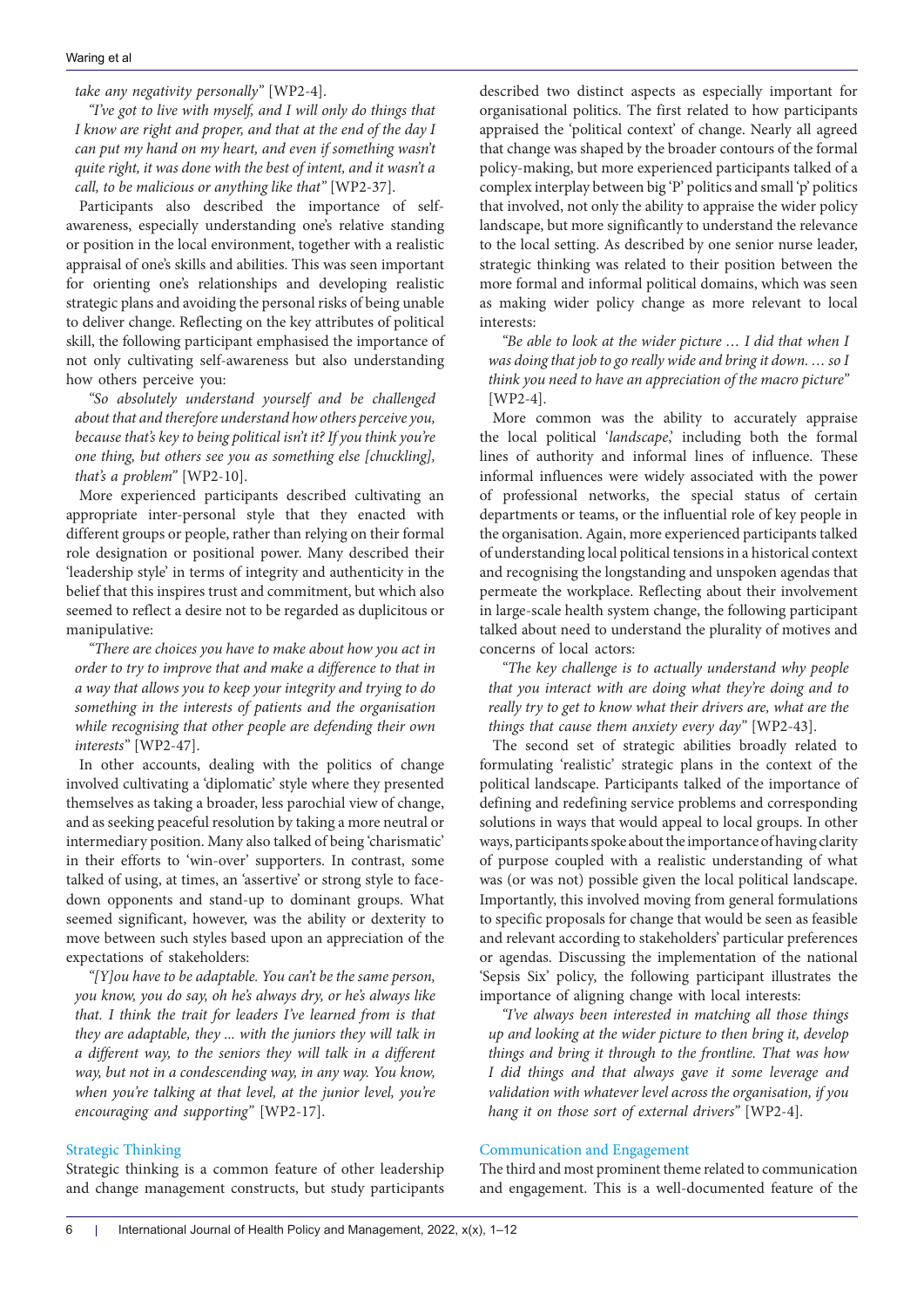change management literature, $22$  and so this paper focuses primarily on those activities described as especially relevant to dealing with organisational politics. Almost all described listening as the basis for effective communication and, in particular, understanding stakeholders' agendas. This was important when trying to read the local political landscape and appraise the 'sticking points' that complicated change. In other ways, the practice of listening was described as having an additional performative function for showing empathy with others and giving the impression of being listened to. The following extract illustrates this idea, with reference to the implementation of regional specialist service network involving specialists in multiple hospitals:

*"Oh, absolutely listen, but really, really demonstrate you're listening. Don't just pretend and pay lip service to it. If you are asking somebody to give you their view, their advice, their expertise then absolutely listen to them and take notice. Don't think that you know it all and you can do it all better"* [WP2-3].

The 'art of listening' was linked to the skill of asking the 'right' questions in the 'right' way. In some situations, asking a particular question could demonstrate an appreciation of a local issue as a way of eliciting support. In other instances, asking naïve questions could help engender dialogue and demonstrate a willingness to learn. Again, the way a question was asked had an intentional and performative effect over and above seeking to acquire insight. More experienced participants talked about the importance of 'speaking multiple languages' and varying their communication approach between different audiences, suggesting that adaptability in communication style was important. The following participant, for example, worked in the third sector and described the need to understand the interests of different healthcare organisations:

 "*…how can I suss out where I need to influence you? What's the trigger? Like you said "Oh can I?", so it's always [chuckling], it sounds awful. It is always being aware, of the other person and what, therefore, what's right for their organisation?"* [WP2-37].

Participants described a range of rhetorical strategies to elicit particular types of responses from stakeholders. These were linked to different 'resources' that had appeal to different groups. For example, leaders with a clinical background or managers working in the areas of finance or performance management shared a preference towards using 'data' or 'evidence' which they would tend to use when seeking to influence others, but equally which others could use to influence them. In contrast, other professional groups, such as nurse leaders or those working as more senior executive leaders tended to value 'patient stories' or qualitative accounts that brought to light the 'human' perspective of change. These could be mobilised in public forums to set the agenda and need for change. In contrast, some talked of working with 'experts' or 'authority figures' who had technical knowledge or standing in the organisation and could help justify types of change, often when they themselves had limited standing with a given group:

*"The only thing I can do is be very clear about the* 

*numbers… I will develop very, very clear charts and graphs because I think she might understand a picture, and just keep, 'this is what we're doing, this is what we're doing, this is what we're doing'"* [WP2-4].

More experienced participants described a range of engagement activities that were intentionally presented as inviting others to 'set the agenda' or as giving the impression of ceding authority as a means of enrolling potential opponents in change processes. Although some saw this as a legitimate form of empowerment, for others it seemed a more calculated tactic to reduce opposition by giving others the sense of influence. For example, one senior medical leader recognised the importance of encouraging and enabling others to take control during change processes.

*"I think you probably achieve more if you're prepared to relinquish your own control and that's more than just delegation"* [WP2-8].

In general, participants described their communication activities as intentionally directed towards realising inter-personal or group influence. In other words, communication activities were less concerned with giving or receiving information but with framing change in ways that shaped how others perceive, make sense of, and react to, change.

# Networks and Networking

The fourth theme relates to the development and uses of relational networks in the context of implementing change. Participants spoke of these networks in three ways. One view of networks related to their underlying role in articulating and structuring the lines of power in the local political landscape. In this sense, networks were described as groups or cliques in which like-minded people came together in favour of or opposition to given change initiatives. Importantly, participants described methods for identifying and appraising these networks, which overlapped with their communication activities. For example, some discussed asking probing questions to identify key groups, looking at the history of opposition to change, or using informants and other contacts to provide necessary intelligence. With obvious connection to understanding the local political landscape, one hospital board member described the importance of understanding the networks of power and influence in their organisation:

*"I think that understanding relationships, understanding power, understanding interests, understanding stakeholders, those are all political skills and they're all absolutely crucial to this job"* [WP2-46].

A second understanding of networks was as a source of personal support and resources, when participants saw themselves as being part of and benefiting from social connections. For some, this involved 'peer networks' with those in similar leadership roles who could provide reflective support and counsel. Others talked of broader 'personal networks' with influential people or trusted colleagues who could provide relevant intelligence about a given group or department. Those participants with established professional backgrounds, eg, doctor, nurses, pharmacists, spoke of their 'professional networks' as an important source of support,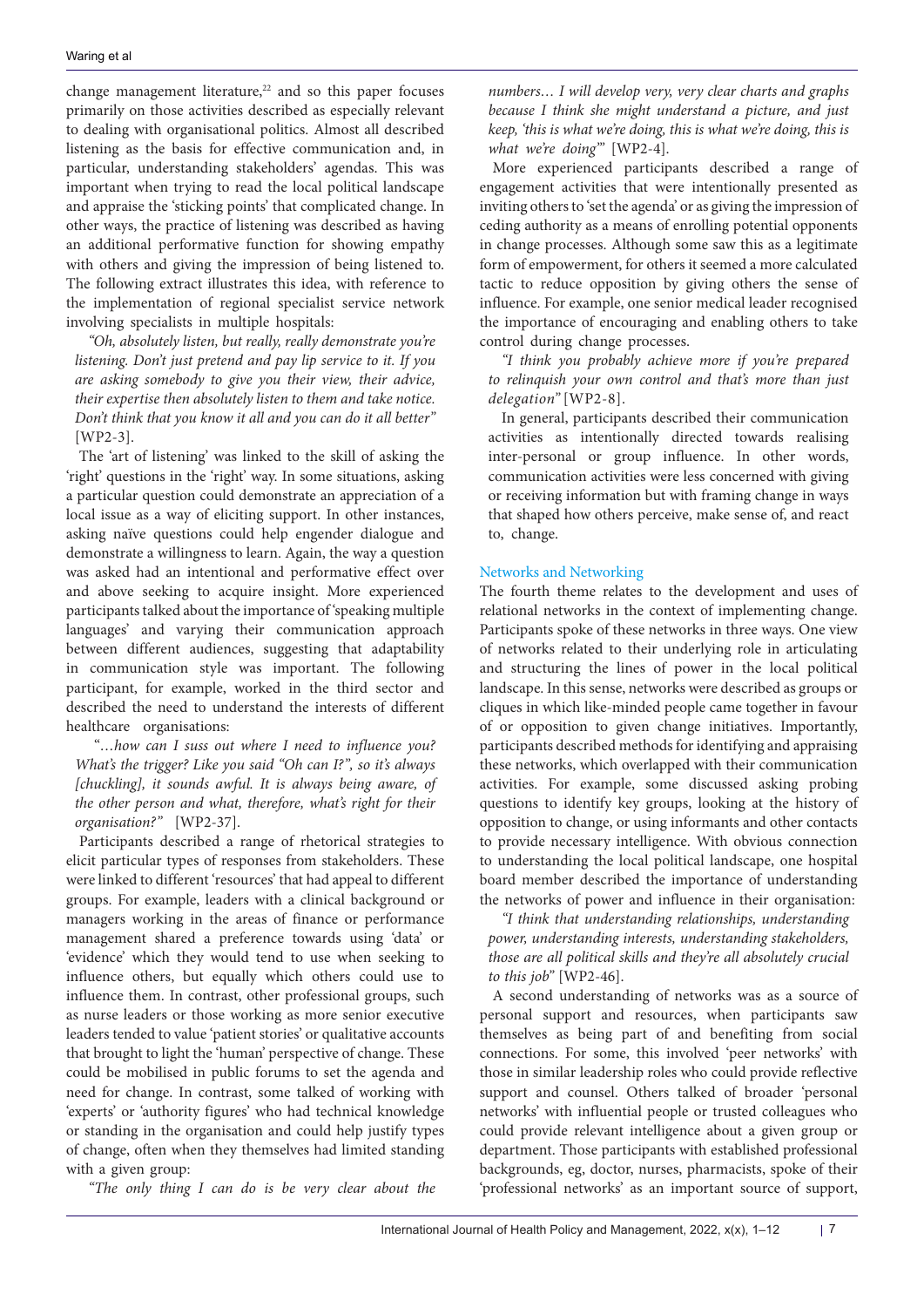especially for reinforcing shared values, interests and identities in the face of opposition.

*"So if you build up lots of friendships in an organisation and lots of collaborators then you can make things happen. If you don't life can be very, very hard"* [WP2-29].

*"Clinicians have recognised the benefit of using the network in a political environment to get what they want, or to push through what they want, or to get something they want implemented. In a way that probably is political, isn't it? It's the politics of learning that you've got this big tool that you can use to your benefit"* [WP2-3].

The third account of networks, or rather networking, was as an active process of creating connections between stakeholders to coordinate, support or implement change processes. Participants described a range of activities that reflected broader perspectives on network management,<sup>34</sup> and included identifying key people, engendering shared understanding or purpose, coordinating relationships, and sharing resources. However, participants more often focused on the importance of finding ways to bring people together around change processes through finding 'common ground' that ensured people would see benefit in working together. Significantly, participants often talked about building alliances as a direct strategy of countering the influence of pre-existing networks and communications. One quality improvement lead described their role as mediating between different people and agendas:

*"So, yeah, I think, 90% of what we do is about brokering conversations between people about trying to find a way to bring people together and to bind them around a common goal and almost being a counsellor between two folk, enabling them to speak"* [WP2-63].

# Relational Tactics With "Difficult" People

In different ways, the above themes represent linked strategies for dealing with organisational politics, but participants also spoke about a distinct set of relational tactics for dealing with 'difficult' people, ie, prominent individuals who could use their personal standing to complicate change. It was commonplace for participants to talk about prominent people, figureheads or 'egos' who could mobilise opposition to change. These were often senior level actors or high-status professionals, whose standing operated both within and alongside formal authority structures. Describing their involvement in the introduction of a new regional service network, the following participant highlighted the importance of dealing with such opposition:

*"We had to go and smooth some egos. I remember having to go to one of our [clinical] units. There was myself, the medical lead and the chief operating officer of the hospital who met with a senior doctor and thinking that we were meeting with the senior doctor, but when we got there we were met with a barrage of the senior doctor plus his team, I think. There was something around smoothing the ruffled feathers"* [WP2-3].

Many participants described listening and being responsive to such people, using the techniques described above, but in ways that sometimes appeared to appease or empower these groups. This could include, for example, inviting them to lead

a project group or chair a committee. Another participant from a third sector organisation, talked about the challenges of working with healthcare professionals who often assumed a more prominent position. When working with such groups, they outlined the importance of not assuming an overt leadership position and, where possible, allowing other to take the lead:

*"Very much delegating and working to people's strengths… encouraging others to take the lead ensuring what happens is right rather than who decides what happens. So it's terribly important that the right thing happens rather than them looking to the boss"* [WP2-38].

Participants talked of '*confronting and challenging*' influential individuals who repeatedly blocked change. Significantly, this was based on a developed appreciation of the prevailing political landscape, especially the 'red-lines' or critical issues around a change agenda. These might be associated with topdown policy mandate, regulatory obligations, or performance objectives. Moreover, participants spoke of 'picking their battles' and not risking their own status through engaging in unwinnable conflict:

*"[Its] being able to stand up and say 'I think you're wrong, and this is why,' is just as important as you know, being authentic and all of that"* [WP2-1].

Participants also outlined strategies for negotiating with difficult people. Negotiation tactics appeared to fall into one of two approaches. One was to identify incentives, inducement or 'deals' that it was hoped would satisfy the expectations of a resistant group, such as offering additional resources or access to technologies for participating in a new service model. Another approach was to offer 'compensation' for the negative consequences of change. In general, these negotiations and skills were described as highly interactive involving 'offers and counter-offers.' One participant described the challenges faced in implementing organisational change and the importance of working 'behind the scenes' to build relationships and do 'deals' in ways that would not compromise the overall change agenda:

*"I think there's a lot of what you would call back-stage or behind the scenes conversations, so building, firstly trying to build relationships with peers …to say okay this is happening to me, I'm raising it and they would go yeah, I had one of those, but I've just tried to deal with that, you would build a coalition"* [WP2-47].

### **Discussion**

This study aimed to produce a new evidence-base conceptualisation of the political skills and behaviours used by those leading change in healthcare services. The rationale being that the existing research literature provides two relevant but incomplete accounts. On the one hand, there are many rich empirical accounts of the politics of change that tend to explain such politics in terms of structural interests but stop short of conceptualising political skills and behaviours. On the other hand, a growing body of health services research more directly analyses the political skills of change, but this is often guided deductively by a particular conceptualisation of political skill derived from outside the healthcare sector.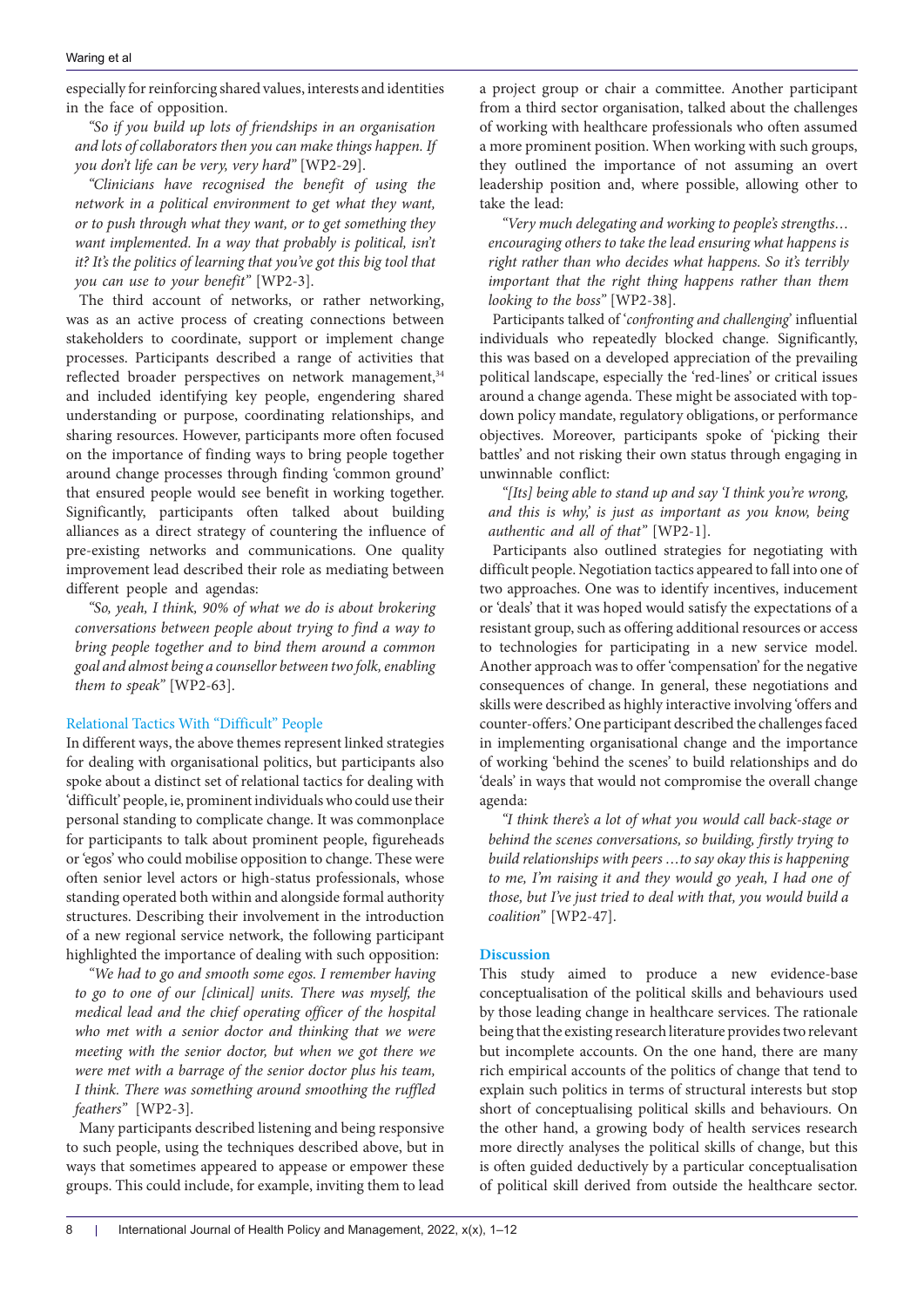Following Buchanan's<sup>19</sup> view that organisational politics is a socially constructed phenomena that stems from the diverse meanings and values that actors hold about a given workplace, the study reported in this paper investigated the experiences and meanings of political skill and behaviour from the perspectives of those involved in leading health services change from which to inductively develop new descriptive and conceptual understanding.

Before discussing the empirical themes developed through the study, it is worth acknowledging that participants presented a picture of organisational politics that is consistent with the developed literature.4,13,18 Through their many and varied accounts, participants reinforced the idea that healthcare services are routinely shaped by micro-political turmoil, especially when influential figureheads, professional cliques or specialist teams mobilise to negotiate or resist change. Nearly all accounts located their experiences of political skills and behaviours in terms of understanding and tackling such opposition, although some described using such skills and behaviours to negotiate planned changed.

Whilst it is often inferred that such *micro*-politics is rooted in the *macro*-political tensions between professional or organisational groups in the form of their structural interests and ideology,<sup>4,5</sup> only a few participants discussed such deeper interests directly. More often, accounts focused on seeking to maintain the status quo or of apprehension borne out of change fatigue. This is not to say that underlying professional or organisational interests were not at play, but for some participants the political challenge was dealing with a sense of (what they saw as) apathy. More significantly, the study builds on the more critical and structural accounts of healthcare organisational politics in two key ways. The first is through re-focusing analysis back on the experiences and meanings of those directly involved from which to develop a descriptive and conceptual understanding of political skills and behaviours. This does not seek to neglect or downplay the importance of structural interests, but it seeks to re-insert a degree of agency into analysis. The second is through focusing, less on opposition to change, and more on the skills and behaviours of leading change. Too often the literature portrays an image of healthcare politics in terms of 'doctor versus manager' or 'doctor versus nurse'; but this study included participants from multiple professional and organisational backgrounds, where positions of 'promotion' and 'opposition' were not always aligned to a particular group, but varied over time and according to the nature of the change agenda. In other words, the nature of health service organisational political conflict is not a simple didactic between professional groups, but is varied and complex across many change actors and stakeholders.

Turning to the empirical themes developed through the study, it is important to acknowledge that there are many similarities with the existing health services research literature. That said, the themes offer empirical extensions and clarifications to the existing conceptualisations of political skill. More significantly they provide an understand of political skills and behaviours that is not directly based on Ferris and colleagues'28 relatively individualised and generalised view of political skill and, therefore, has the potential to address the specific capabilities and contingencies for the healthcare sector.

The 'personal and inter-personal qualities' described in the study have clear similarities with the existing literature, especially Ferris and colleagues' constructs 'inter-personal' and to some extent 'apparent sincerity.' However, the findings enrich such generalised constructs by highlighting, first, the emotional implications of healthcare politics and, second, the importance of inter-personal style. Participants described change as emotionally draining, where opposition is directed both at the change agenda and the person leading change. As such, participants highlighted the importance of their personal resilience as a foundation for effective political behaviour. It was also clear that participants described the importance of being adaptable in order to engage different stakeholders, and being able to present different selves according to the interactive context. This moves conceptual thinking beyond the individual level, ie, *Person A* adopts a style to influence *Person B*, to see political behaviours as more interactive and relational, ie, where both styles are inter-dependently constituted through the interaction.

The theme of 'strategic thinking' again has close parallels with Ferris and colleagues<sup>28</sup> construct 'social astuteness' and Clarke and colleagues'16 'contextual awareness' but it highlights an aspect of political skill that is often neglected in other accounts. Specifically, those leading change in the healthcare sector often need to attend to the dual and linked contextual influences found in both the 'outer' context of policy, regulation or financing, and also the 'inner' context of overlapping lines of formal authority and informal power between management, professional groups and clinical team. Such broad contextual dimensions are widely acknowledged in implementation research,<sup>35</sup> but the political dimension can be overlooked.<sup>8</sup> More significantly, however, is the need for those leading change to find alignments and opportunities between these contextual dynamics.

The theme of 'communication' was by far the most prominent, but within the existing literature this is often subsumed within constructs for 'inter-personal influence,' 'networking' or 'engagement.'19,29 Beyond specific techniques, the findings suggest the micro-politics of healthcare centres on forms of communicative and dialogic inter-action<sup>36</sup> that operate alongside formal authority structures or isolated instances of interpersonal influence. This is not to say that groups cannot be persuaded through other resources or inducements, but that the ability to persuade through reasoned argument appears to be a significant feature of healthcare organisational politics,36 or were at least amongst the most salient for our participants. More significantly, this demonstrates that organisational politics ultimately rests on issues of meaning and value that different groups hold about the organisation of care,19 and as such communicating the value of change requires understanding and mediating between the epistemic and pragmatic boundaries that distinguish stakeholders.<sup>37</sup>

The theme of networks and networking is widely recognised within the existing literature. However, the findings suggest that engaging in political behaviour (either to implement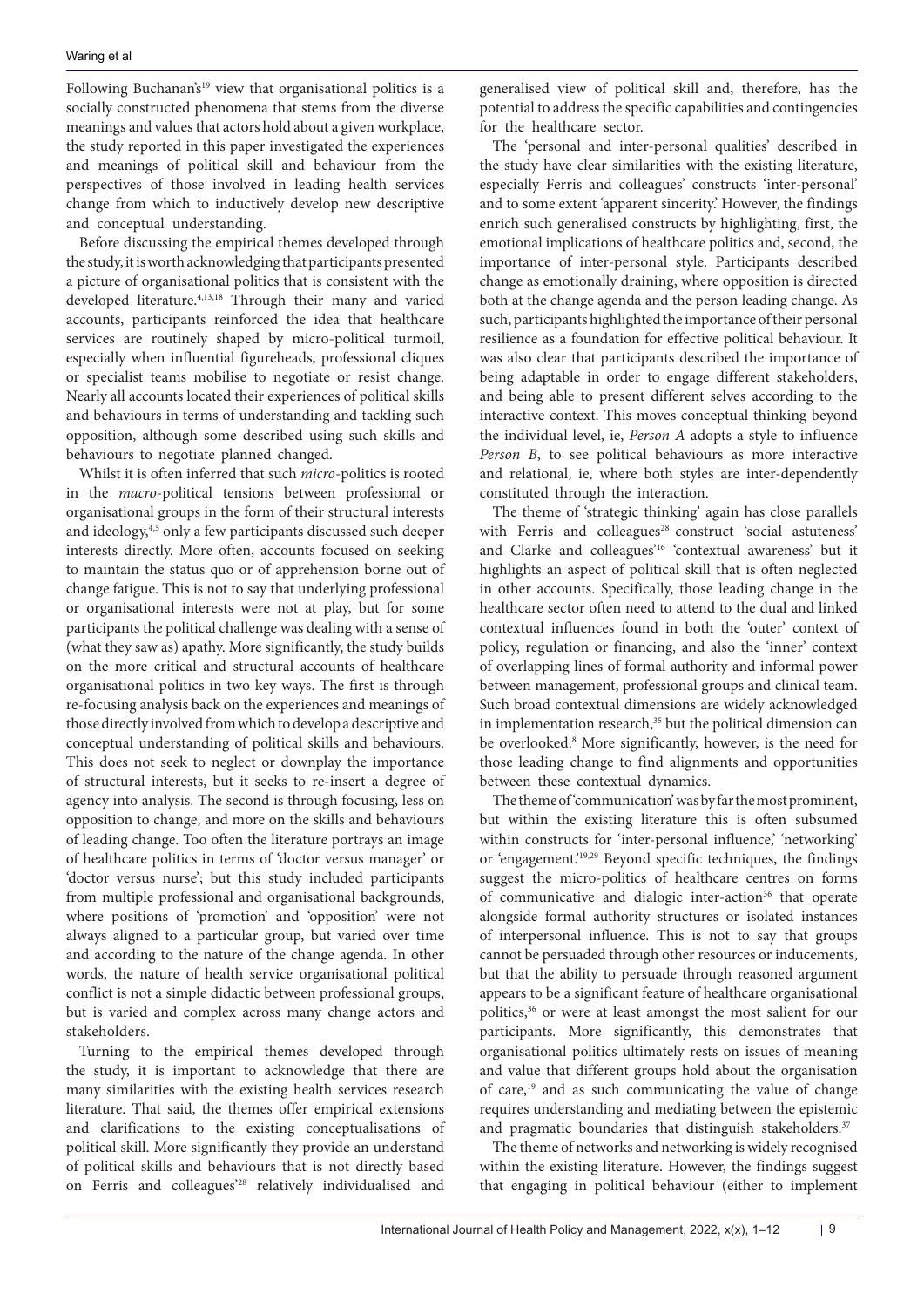or oppose change) goes far beyond the skills to draw upon contacts or make connections, but rather it relies on forms of coordinate and collective action in the form of distributed or shared leadership.38 As such, we should think less about *individual* political skills and behaviours and more about *collective* political behaviours, drawn together from the coordinated political skills and behaviours of multiple actors working together in the face of coordinated opposition. The particular forms of political skill and behaviour, both at the individual and collective level, are ultimately manifest in the context of the specific interaction and game-like turn-taking between organisational groups. This is the major point of departure between the findings present in this paper and the concept of political skill that often dominates research.<sup>27,28</sup>

Although inter-personal influence is commonly described in the existing literature, this study found that such influence was often most important when dealing with 'difficult' individuals or *prima donnas.*39 Furthermore, the skills and behaviours used were often highly context-specific relating to individual responses to change, but also guided by tried-andtested techniques honed over many years. In other words, influence was less an overall strategy of leaders and more of a targeted tool used in specific contexts. What seems significant, therefore, is the idea that political skills and behaviours are far from formulaic or that they follow a prescribed 'play book'; rather they are situated responses to the unfolding game-like processes of action, reaction, counter-action.40

As suggested above, it is difficult to derive a formulaic model of political skills and behaviours given the interactive complexity and context-specific contingencies. That said, it is reasonable to suggest that some types of behaviours are likely to be more significant at certain stages of a change process. Although forms of self-belief and resilience are important throughout, they are likely to become more important as time goes on and resistance to change sustains. Again, strategic thinking might be expected to be more significant at the preliminary stages of planning and then at critical junctures when resistance becomes pronounced. Communication skills represent a fundamental basis of engagement and influence throughout the life of any change initiative, and what appears significant is the way communication activities contribute to other political behaviours at critical times. For example, the ability to listen to and understand different views is key to strategic thinking, whilst the ability to persuade is essential to the way actors make sense of change and engage in collective action.41 Similarly, networking is key to collective action but relies on related capabilities in strategic thinking, communication, and inter-personal influence. The study therefore suggests the thematic components of political behaviour need to combine and complement each other across different stages of the change process.

The study findings have implications for healthcare leadership education and organisational development programmes, especially for enhancing the political awareness, skills and behaviours of future managers and leaders. It is worth acknowledging that prominent leadership programmes within the English NHS already highlight the importance of developing leaders' political acuity, astuteness and skills,<sup>42</sup> but

these remain relatively general in their characterisation of what this might involve, ie, understanding lines of power and local cultural context. This study can significantly enhance such programmes by detailing the types of skills and behavioural capabilities actually used by healthcare leaders and offering insights into how these can be used to address the politics of implementing change. As such, future training might focus on the particularities of the micro-politics of change experienced by leaders in different contexts and stages of their career through forms of action learning or situated coaching.<sup>43</sup> There is scope for future research to further develop and test learning materials derived from this study. Beyond thinking about discrete political skills and behaviours, the study findings offer broader understanding of the micro-politics of change that is often missing in leadership development programmes. In particular it highlights the importance, for example, of timing or findings windows of opportunity, $43$  the politics of contextual-adaption and normalisation, and the building of networks or movements.40 More detailed apprehension of the politics of implementation might in turn lead into more realistic expectations of the possibilities for and processes of change.

# Limitations

The study has a number of limitations that provide opportunities for future research. The first limitation centres on sampling. As described above, sampling relied on identifying and contacting participants through established researcher networks. As such, the majority of participants were known to the study team and, even where they were interviewed by another member of the team, there is the possibility that data would be bias by prior association. That said, a counterargument is that prior contact with participants could have fostered enhanced rapport and levels of trust, which are regarded as essential for qualitative interviewing, especially when dealing with sensitive issues such as organisational politics. A further sampling issue relates to the range and number of participants, with some occupations or roles, eg, hospital managers, have greater representation than others, eg, third sector representatives. Although this means it is difficult to make particular inferences from those groups with only a small number of representatives, the primary aim of the study was to understand the broader patterns of political skill and behaviour in leading change.

The second limitation is that the study relies on self-reported perceptions and behaviours, and there is the inevitable risk of hindsight and attribution bias as participants reflect upon on their experiences in ways that distorts their perception of their own or others actions. Relatedly, the self-reported views offer little possibility to compare multiple perspectives on the same phenomena nor is there observational data of how political behaviour is enacted in different contexts.

Finally, and adding to the above limitation, the interview study did not focus on a specific change agenda, and it was again difficult to understand how leaders at different career stages or in different roles interacted around a common change process. Taken together, these limitations call for future research that might utilise multiple data sources, including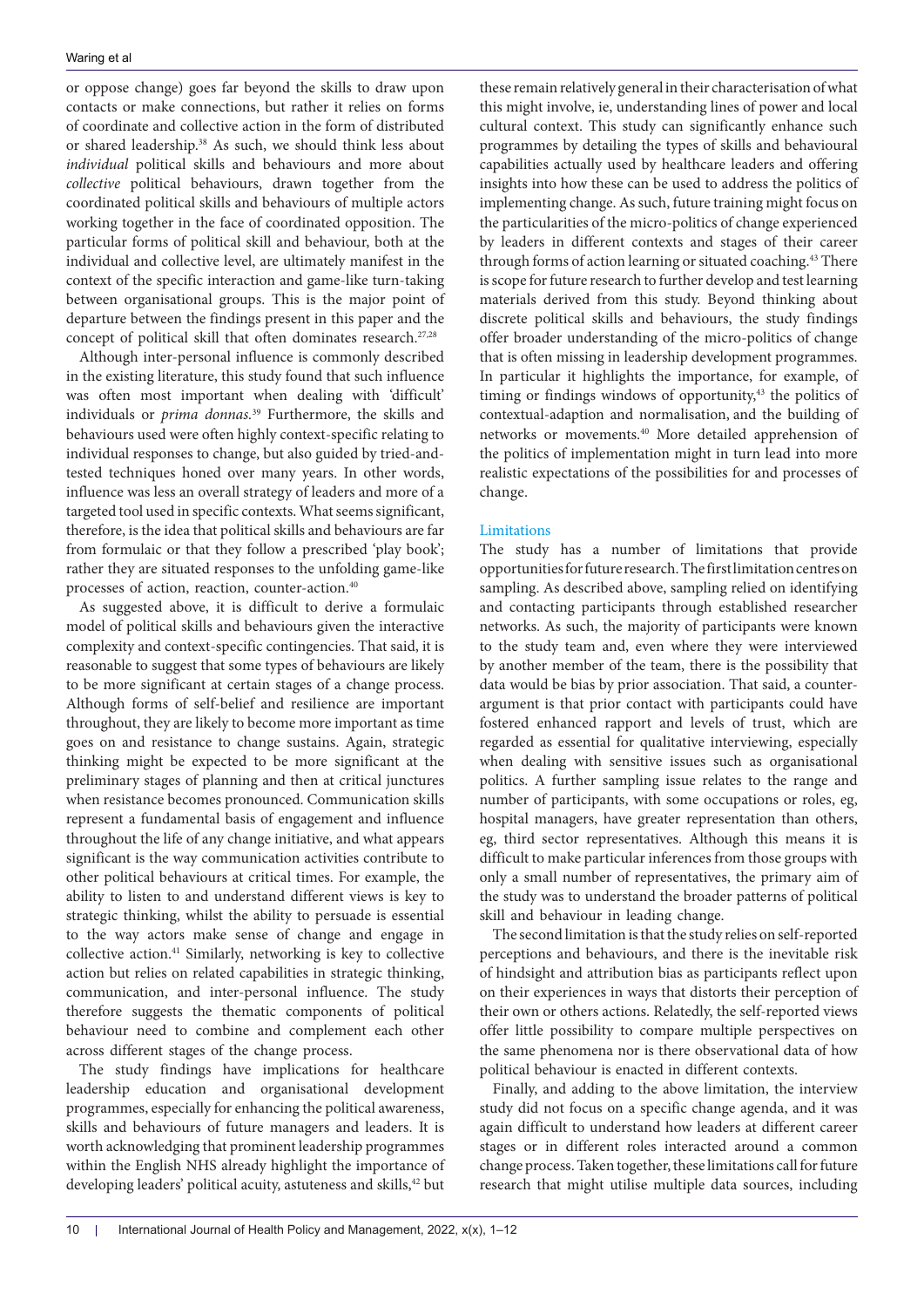observational research, to better understand how the political behaviours of multiple actors come together around a share change agenda. There is also scope for research to investigate how leaders experience organisational politics at different career stages and how this shapes political behaviours.

#### **Conclusion**

Although there is widespread recognition that healthcare services are complex political arenas, there has been little research investigating directly the forms of political skills, strategies and behaviours that leaders and other change agents utilise to understand and manage such politics when implementing change. The study argues that the political skills and behaviours should not be subsumed within other contextual factors known to shape implementation of change,<sup>8</sup> nor should they be viewed as one of many leadership variables that influence change. Rather political skills and behaviours can be the key defining feature of change in healthcare organisations. As such, it is important to understand what forms these political skills and behaviours take and how those leading change experience and use them. Although different theoretical perspectives on political behaviour and skill exist in the wider social science literature, these typically draw from studies outside healthcare and often emphasise a more individualistic, self-serving and manipulative view of political skill. Focusing on the experiences and meanings of healthcare leaders, this study offers new insight in the types of skills, strategies and behaviours used when implementing change. The practical implications of the study are that implementation research should give more explicit attention to the issue of organisational politics, in general, and political behaviours, in particular, as part of the analysis of successful and problematic change processes. Furthermore, there is scope for more explicit and evidence-based focus on the development of political skills and behaviours in healthcare leadership programmes.

#### **Ethical issues**

The study was given favourable ethical review by University of Nottingham Ethics Committee (Business School).

#### **Competing interests**

Authors declare that they have no competing interests.

#### **Authors' contributions**

All authors contributed to the design and conduct of the research and writing of the manuscript.

#### **Funding**

This research was funded by the National Institute for Health Research (NIHR) Health Services and Delivery Research Programme (study reference NIHR HS&DR 16/52/04). The views expressed in this article do not necessarily reflect those of the UK Department of Health and Social Care, English NHS or National Institute for Health Research.

#### **Authors' affiliations**

<sup>1</sup>University of Birmingham, Birmingham, UK. <sup>2</sup>University of Nottingham, Nottingham, UK. <sup>3</sup>University College London, London, UK. <sup>4</sup>Open University, Milton Keynes, UK.

#### **References**

1. Harrison S, McDonald R. *The Politics of Healthcare in Britain*. Los Angles: SAGE Publications; 2007.

- 2. Buchanan D, Badham R. *Power, Politics, and Organizational Change*. Los Angles: SAGE Publications; 2020.
- 3. Harrison S, Mcdonald R. *The Politics of Healthcare in Britain*. London: SAGE Publications; 2008.
- 4. Harrison S, Hunter DJ, Marnoch G, Pollitt C. *Just Managing: Power and Culture in the National Health Service*. London: Macmillan; 1992.
- 5. Alford R. *Health Care Politics*. Chicago: University of Chicago Press; 1975.
- 6. Harrison S. New labour, modernisation and the medical labour process. *J Soc Policy*. 2002;31(3):465-485. doi:[10.1017/s0047279402006694](https://doi.org/10.1017/s0047279402006694)
- 7. Allen D. The nursing-medical boundary: a negotiated order? *Sociol Health Illn*. 1997;19(4):498-520. doi:[10.1111/j.1467-9566.1997.tb00415.x](https://doi.org/10.1111/j.1467-9566.1997.tb00415.x)
- 8. Rogers L, De Brún A, Birken SA, Davies C, McAuliffe E. The micropolitics of implementation; a qualitative study exploring the impact of power, authority, and influence when implementing change in healthcare teams. *BMC Health Serv Res*. 2020;20(1):1059. doi:[10.1186/s12913-020-](https://doi.org/10.1186/s12913-020-05905-z) [05905-z](https://doi.org/10.1186/s12913-020-05905-z)
- 9. Bate P, Mendel P, Robert G. Organizing for Quality: The Improvement Journeys of Leading Hospitals in Europe and the United States. CRC Press; 2007.
- 10. Langley A, Denis JL. Beyond evidence: the micropolitics of improvement. *BMJ Qual Saf*. 2011;20(Suppl 1):i43-46. doi:[10.1136/bmjqs.2010.046482](https://doi.org/10.1136/bmjqs.2010.046482)
- 11. Waring J, Allen D, Braithwaite J, Sandall J. Healthcare quality and safety: a review of policy, practice and research. *Sociol Health Illn*. 2016;38(2):198- 215. doi:[10.1111/1467-9566.12391](https://doi.org/10.1111/1467-9566.12391)
- 12. Greenhalgh T, Robert G, Macfarlane F, Bate P, Kyriakidou O. Diffusion of innovations in service organizations: systematic review and recommendations. *Milbank Q*. 2004;82(4):581-629. doi:[10.1111/j.0887-](https://doi.org/10.1111/j.0887-378X.2004.00325.x) [378X.2004.00325.x](https://doi.org/10.1111/j.0887-378X.2004.00325.x)
- 13. Pettigrew A, Ferlie E, McKee L. *Shaping Strategic Change*. London, England: SAGE Publications; 1992.
- 14. Turner S, Ramsay A, Perry C, et al. Lessons for major system change: centralization of stroke services in two metropolitan areas of England. *J Health Serv Res Policy*. 2016;21(3):156-165. doi:[10.1177/1355819615626189](https://doi.org/10.1177/1355819615626189)
- 15. Pfeffer J. *Managing with Power: Politics and Influence in Organizations*. Boston: Harvard Business School; 1994.
- 16. Clarke JM, Waring J, Bishop S, et al. The contribution of political skill to the implementation of health services change: a systematic review and narrative synthesis. *BMC Health Serv Res*. 2021;21(1):260. doi[:10.1186/](https://doi.org/10.1186/s12913-021-06272-z) [s12913-021-06272-z](https://doi.org/10.1186/s12913-021-06272-z)
- 17. Currie G, Lockett A, Finn R, Martin G, Waring J. Institutional work to maintain professional power: recreating the model of medical professionalism. *Organ Stud*. 2012;33(7):937-962. doi[:10.1177/0170840612445116](https://doi.org/10.1177/0170840612445116)
- 18. Waring J, Currie G. Managing expert knowledge: organizational challenges and managerial futures for the UK medical profession. *Organ Stud*. 2009;30(7):755-778. doi[:10.1177/0170840609104819](https://doi.org/10.1177/0170840609104819)
- 19. Buchanan DA. You stab my back, I'll stab yours: management experience and perceptions of organization political behaviour. *Br J Manag*. 2008; 19(1):49-64. doi[:10.1111/j.1467-8551.2007.00533.x](https://doi.org/10.1111/j.1467-8551.2007.00533.x)
- 20. Mintzberg H. The power game and the players. In: Shafritz JM, Ott JS, Jang YS, eds. *Classics of Organizational Theory*. London: Cengage Learning; 2015:284-294.
- 21. Pettigrew AM. *The Politics of Organizational Decision-Making*. London: Tavistock; 1973.
- 22. Kotter JP, Schlesinger LA. Choosing strategies for change. *Harv Bus Rev*. 1979;57(2):106-114.
- 23. Hartley J, Alford J, Hughes O, Yates S. *Leading with Political Astuteness: A Study of Public Managers in Australia, New Zealand and the United Kingdom*. London: Australia and New Zealand School of Government; 2013.
- 24. Lozeau D, Langley A, Denis JL. The corruption of managerial techniques by organizations. *Hum Relat*. 2002;55(5):537-564. doi:[10.1177/0018726702055005427](https://doi.org/10.1177/0018726702055005427)
- 25. Mintzberg H. *Power in and Around Organizations*. London: Prentice-Hall; 1983.
- 26. Clegg S, Carter C, Kornberger M, Schweitzer J. *Strategy: Theory and Practice*. London: SAGE Publications; 2011.
- 27. Perrewé PL, Zellars KL, Rossi AM, et al. Political skill: an antidote in the role overload-strain relationship. *J Occup Health Psychol*. 2005;10(3):239- 250. doi:[10.1037/1076-8998.10.3.239](https://doi.org/10.1037/1076-8998.10.3.239)
- 28. Ferris GR, Treadway DC, Perrewé PL, Brouer RL, Douglas C, Lux